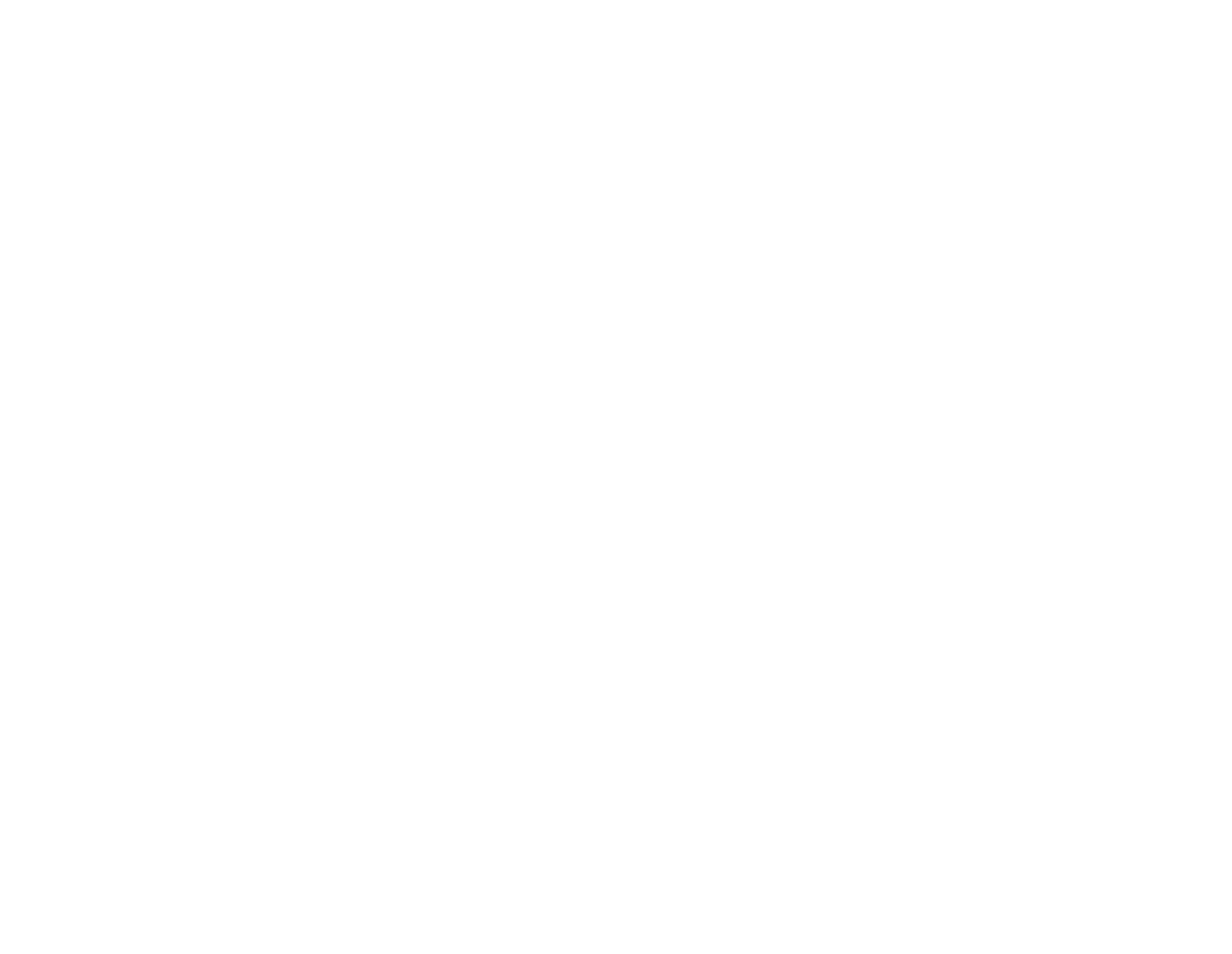are the most seriously affected oaks in terms of disease incidence and rate of spread. The high incidence and rapid rate of spread within pure live oak stands are due to their tendency to form vast interconnected root systems and to vegetatively propagate by root sprouts. This growth habit provides effective avenues for the oak wilt fungus to spread rapidly, up to 30 m or more per year between adjacent trees, through root grafts and common root systems (Appel et al., 1995). Infection centers up to 80 ha in size have been observed within live oak stands.

The severity and magnitude of the problem prompted the Texas Forest Service (TFS) to initiate a five-year cooperative Oak Wilt Demonstration Project with the USDA Forest Service in 1982 to assess the extent and impact of the problem and the need for a disease suppression program. Public demand for assistance led to the organization of the Texas Oak Wilt Suppression Project (TOWSP) in 1988, administered by the Texas Forest Service (TFS). The principal suppression activities currently used by the TOWSP involve an integrated approach consisting of trenching in both urban and rural sites to sever root connections in advance of the fungus to prevent root transmission, sanitation measures to avoid inoculum sources and vector transmission, and preventative fungicide applications to high-value trees within urban areas and near homesteads in rural areas to protect against infections.

The systemic triazole fungicide propiconazole (Alamo@) has been used to control oak wilt in Texas since 1990 (Gehring, 1995). Propiconazole remains the only fungicide currently registered for oak wilt control in this state. The high cost of this material and the variable results associated with its use has led to questions of whether other triazoles or different application methods with Alamo should be tested for oak wilt control (Wilson, 1995). Early results of field tests with new application methods including two types of low-volume, high-concentration microinjections and a soil application method have been reported (Wilson and Lester, 1995, 1996). Initial triazole screening studies in vitro have indicated that the triazoles fungicides, in general, have very good fungistatic if not fungicidal activity against the oak wilt fungus in the parts per billion (ppb) range, despite the inconsistent field results of the TFS (Wilson, 1994). This preliminary work further indicated that some Texas strains of C. *fagacearum* have tolerance to certain triazole fungicides and that some triazoles have much lower fungistatic activity against this fungus than others.

This study is part of a larger effort to investigate and test ways to improve on existing fungicide application methods currently used by the TOWSP. The



**FIG. 1. Texas counties from which the ten isolates of C. fuguceurum (numbered) were derived. Numbers refer to the isolate number as indicated in TABLE I. Unshaded areas without numbers indicate additional counties with confirmed cases of oak wilt.**

purpose was to screen selected triazole fungicides in vitro to identify new alternative materials that are effective and potentially useful for oak wilt control in Texas. This information will be useful in designing subsequent field trials for efficacy testing of each fungicide. The specific objectives were: 1) to determine the minimum effective concentrations (MECs) for five triazole fungicides; 2) to compare the effects of the triazoles on accumulated linear growth, linear growth rates, and dry weight accumulation of C. *fagacearum* on solid and in liquid culture to assess the relative effectiveness of each fungicide in inhibiting growth of the oak wilt fungus; and 3) to assess the range of variability in fungicide sensitivity and tolerance among ten strains of C. *fagacearum* isolated from infected oaks throughout the Hill Country of central Texas.

## MATERIALS AND METHODS

*Isolation and* culture.-Sapwood samples were collected from the boles and roots of declining, symptomatic live oaks and Spanish oaks from ten counties throughout the central Texas Hill Country on the Edwards Plateau (FIG. 1). Symptomatic live oaks were identified by the characteristic veinal chlorosis, veinal necrosis, and tip necrosis leaf symptoms diagnostic of oak wilt disease in this species. Spanish oaks exhibiting water soaking, chlorosis, bronzing, and marginal leaf necrosis were considered symptomatic and potentially infected with the oak wilt fungus. The flagging symptom of Spanish oaks caused by the death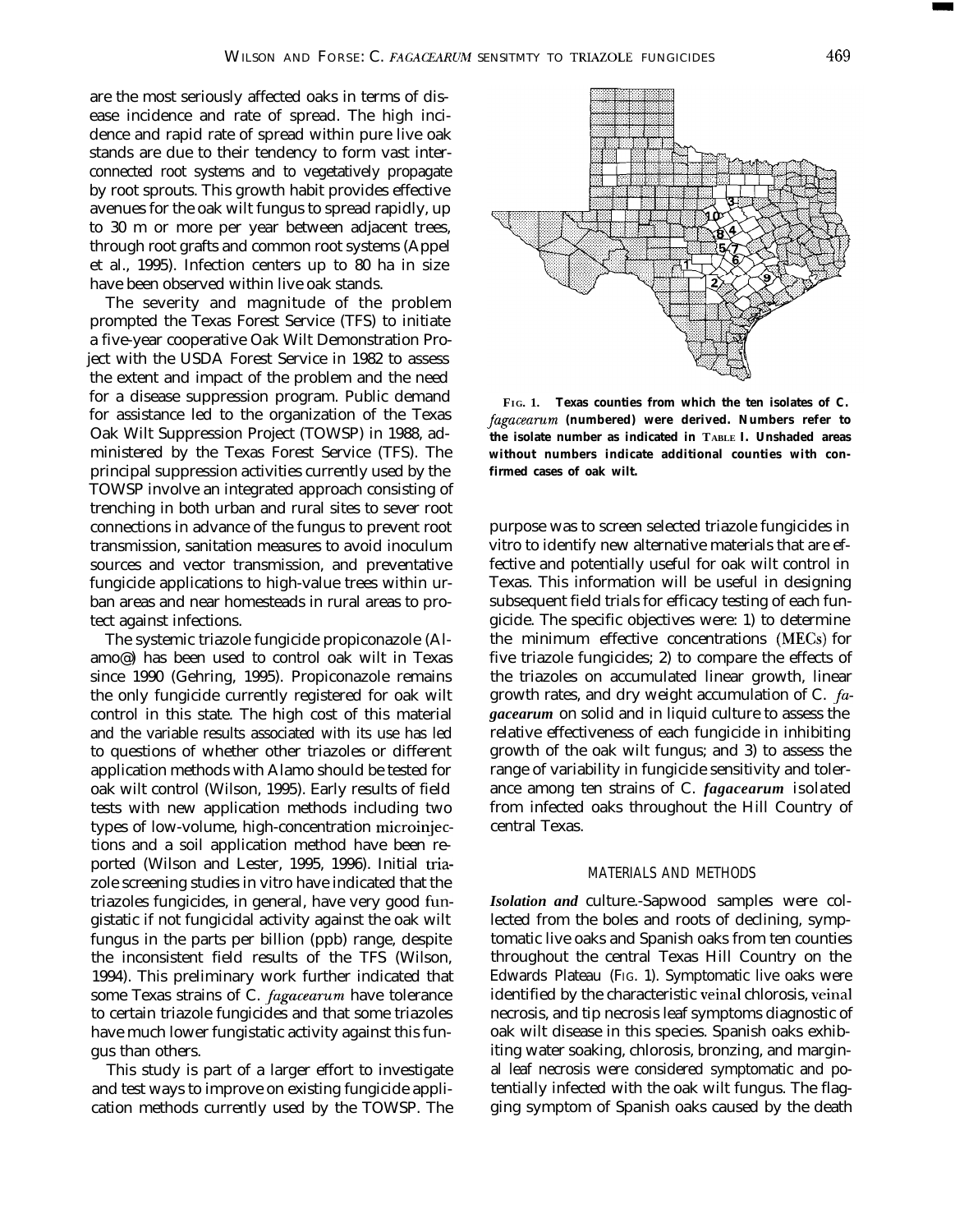**TABLE** I. Sources of Texas strains of C. fagacearum used in the triazole screening trials

| Iso-<br>late"<br>no.                  | Strain<br>designation                                                                                                                                | County<br>source                                                                                                     | Host source                                                                                                                                                                                                      | Mat-<br>ing<br>type                                                                     |
|---------------------------------------|------------------------------------------------------------------------------------------------------------------------------------------------------|----------------------------------------------------------------------------------------------------------------------|------------------------------------------------------------------------------------------------------------------------------------------------------------------------------------------------------------------|-----------------------------------------------------------------------------------------|
| 2<br>3<br>4<br>5<br>6<br>8<br>9<br>10 | SHL-TX-09<br>$SHL-TX-10$<br>$SHI - TX-13$<br>$SHL-TX-15$<br>$SHL-TX-17$<br>$SHL-TX-19$<br>$SHL-TX-22$<br>$SHI - TX-24$<br>$SHL-TX-25$<br>$SHL-TX-36$ | Kerr<br>Williamson<br><b>Bexar</b><br>Hood<br>Coryell<br><b>Burnet</b><br>Lampasas<br>Colorado<br>Comanche<br>Travis | Quercus virginiana<br>Quercus virginiana<br>Quercus virginiana<br>Quercus virginiana<br>Quercus texana<br>Quercus texana<br>Quercus virginiana<br>Quercus virginiana<br>Quercus virginiana<br>Quercus virginiana | А.,<br>$A_{2}$<br>$\mathbf{A}_1$<br>$A_1$<br>А.,<br>A,<br>$A_1$<br>А,<br>$A_{1}$<br>А., |

\*Isolate numbers correspond with numbers shown at county locations on the Texas map (Fig. 1).

of leaves on individual limbs could often be observed from a distance. The presence of fungal mats on red oaks provided conclusive evidence of oak wilt. Bole samples were collected with 2.5 X 15.0 cm cuts 1.5- 2.0 cm deep into the sapwood of symptomatic trees using a wood chisel sterilized with 0.525% NaClO (10% commercial bleach). Root segments were collected from l-4 cmdiam roots located up to a meter deep using a backhoe for digging and lopping shears to cut the segments. In addition, fungal mats forming under the bark of declining Spanish oaks were collected for hyphal and conidial isolations from conidiogenous growth developing on the surface of the mats in the spring. All samples were placed in sealed plastic bags or wide-mouth bottles on ice before they were transported back to the laboratory.

Bole and root samples were processed by removing the outer and inner bark from each sample, cutting the xylem tissue into 2-5 mm-square pieces, surface sterilizing with agitation 3-7 min in a solution of 0.525% NaClO (10% commercial bleach) for bole samples and 1.05% NaClO (20% commercial bleach)

for root samples. The disinfested wood pieces were blotted on sterile tissues to remove excess bleach solution and plated without rinsing by embedding the pieces into homemade potatodextrose agar isolation medium (PDA), prepared as described by Dhingra and Sinclair (1985) for medium no. 153, amended with 0.05% w/v streptomycin sulfate after autoclaving at 15 psi for 35 min. All dishes were sealed with Parafilm<sup>®</sup> to protect them from contamination and excess drying. The dishes were incubated at 25 C in a dark growth chamber. The mycelium of C. *fagacearurn* usually grew from the wood chips within 3-7 d after plating, although 2-3 wk incubations usually were required before conidial sporulation began. Fungal mat isolations from Spanish oaks were obtained by picking off small masses of conidia or hyphae from the mat surface and transferring them to the PDA isolation medium. Colonies growing on isolation medium were subcultured from hyphal tips to ensure purity. All isolates were maintained and stored at 4 C on PDA slants and on agar plugs stored in sterile distilled water within cryovials as described by Burdsall and Dorworth (1994). Cultures of the ten strains of C. *fagacearum* used in this study have been deposited with the American Type Culture Collection (ATCC 200423-200432).

*Triazole sensitivity studies. The ten strains of C. fagacearum,* isolated from live oaks and Spanish oaks in ten counties throughout the Edwards Plateau Region of Texas (TABLE I), were tested for their sensitivity in vitro to five triazole fungicides including: propiconazole (Alamo), difenoconazole (Dividend), myclobutanil (Systhane) , terbuconazole (Folicur) , and triadimefon (Bayleton) (TABLE II, FIG. 2). The effects of these triazoles on linear (radial) growth of the isolates on PDA, without antibiotic added, and on dry weight accumulation in Neopeptone broth (NPB) after a 6-wk incubation period at 24 C were compared. Two stock solutions of each fungicide were prepared using either emulsifiable concentrate, flowable sus-

**TABLE II.** Triazole fungicides screened in C. fagacearum sensitivity tests

| Common name    | Trade name      | Distributor | Formulation <sup>a</sup> | Solubility <sup>b</sup> | Empirical formula Structure <sup>c</sup> |   |
|----------------|-----------------|-------------|--------------------------|-------------------------|------------------------------------------|---|
| Propiconazole  | Alamo           | Ciba Geigy  | 14.3% MEC                | 110                     | $C_{15}H_{17}Cl_2N_3O_2$                 | А |
| Difenoconazole | Dividend        | Ciba Geigy  | 3 FS                     |                         | $C_{19}H_{17}Cl_2N_3O_3$                 | B |
| Myclobutanil   | Systhane        | Rohm & Haas | 2 EC                     | 142*                    | $C_{15}H_{17}CIN_4$                      |   |
| Terbuconazole  | Folicur         | Bayer       | $3.6 \text{ F}$          | 32                      | $C_{16}H_{99}CIN_8O$                     | D |
| Triadimefon    | <b>Bayleton</b> | Bayer       | 95.6% TG                 | 64                      | $C_{14}H_{16}CIN_3O_2$                   |   |

 $*$  Formulations: MEC = microencapsulated emulsifiable concentrate, FS = flowable suspension, F = flowable, TG = technical grade crystals.

 $h$  ppm in water at 20 C or 25 C  $(*)$ .

c Chemical structures of triazoles (A-E) correspond to those presented in Fig. 2 A-E.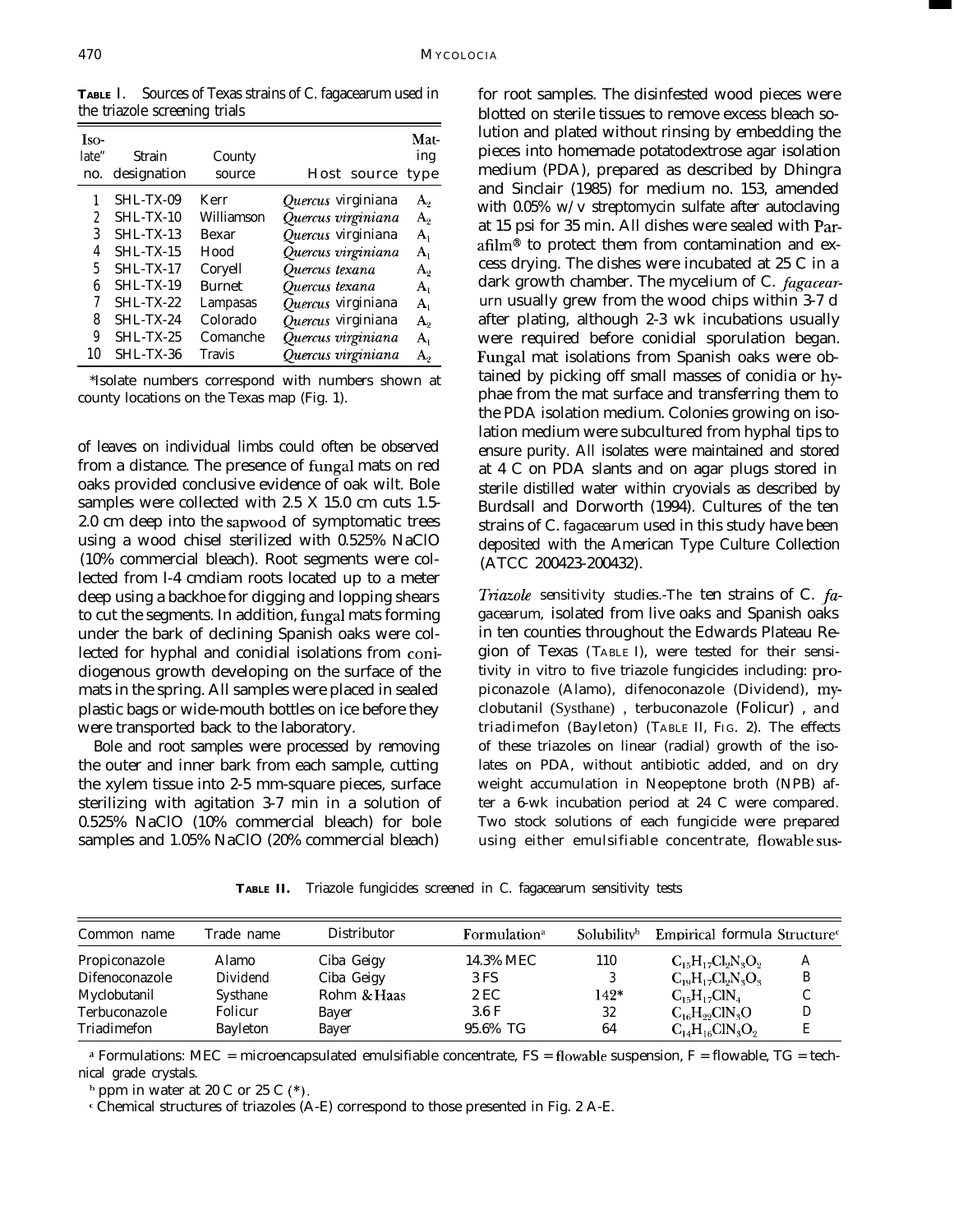



**FIG. 2. Chemical structures of triazoles: (A) propiconazole; (B) difenoconazole; (C) myclobutanil; (D) terbuconazole; (E) triadimefon.**

pensions, or pure technical grade material in sterile distilled water at concentrations of 10 ppm and 1000 ppm, one for each final test concentration in the ranges of 0.1-10 and 100-1000 ppb, respectively. An appropriate aliquot of a stock solution was added singly with vigorous vortexing after autoclaving to separate 1-L flasks of homemade PDA medium to final concentrations of 0.1, 1, 10 and 100-600 ppb active ingredient. Additional tests at higher rates allowed determinations of minimum effective concentrations (MEC) for total growth inhibition when growth occurred within the initial test range. A 5 mm PDA inoculum plug from a 1-wk-old PDA culture was placed inoculum down onto the surface at the edge of each plate containing one of the respective triazole fungicides. Four measurements per isolate were recorded for each treatment from two replicate plates of each strain. Two linear measurements separated by 45" were recorded for each plate by measuring the distance between the edge of the agar plug and the edge of the colony. Accumulated linear growth, weekly linear growth rates, and growth inhibition in response to each fungicide were measured and calculated at weekly intervals for 6 wk and analyzed using standard errors of means (mean  $\pm$  SEM). Percent growth inhibition (relative to controls) was calculated by taking the difference between mean growth on control and fungicide-amended plates and expressing the difference as a percentage of mean growth of the control cultures. Accumulated growth responses of strains from each mating type also were compared using t-tests analyses to determine whether triazole sensitivity could be linked with mating incompatibility alleles. Statistical comparisons of mean linear growth rate responses of individual isolates relative to fungicide concentration were made using polynomial regression analyses of growth rates during the first 2 wk of exponential growth. Agar plugs were taken from plates with no growth and transferred inoculum down onto the surface of fresh PDA plates without fungicide (unamended) and observed for 3 wk to determine if the fungicide was fungistatic or fungicidal at each concentrated tested at or above the MEC.

The effect of the five triazoles on dry weight accumulation of fungal mycelium in unshaken Neopeptone broth cultures after 6-wk incubation at 24 C was determined to compare with growth on solid medium. The NPB medium was prepared according to Waksman (1991) in 50-mL aliquots in separate 125-mL Erlenmeyer flasks. Appropriate volumes of fungicide stock solutions, as described previously, were added to final concentrations of 1.0 to 500 ppb. A 5 mm PDA inoculum plug from I-wk-old PDA cultures was placed into each flask containing one of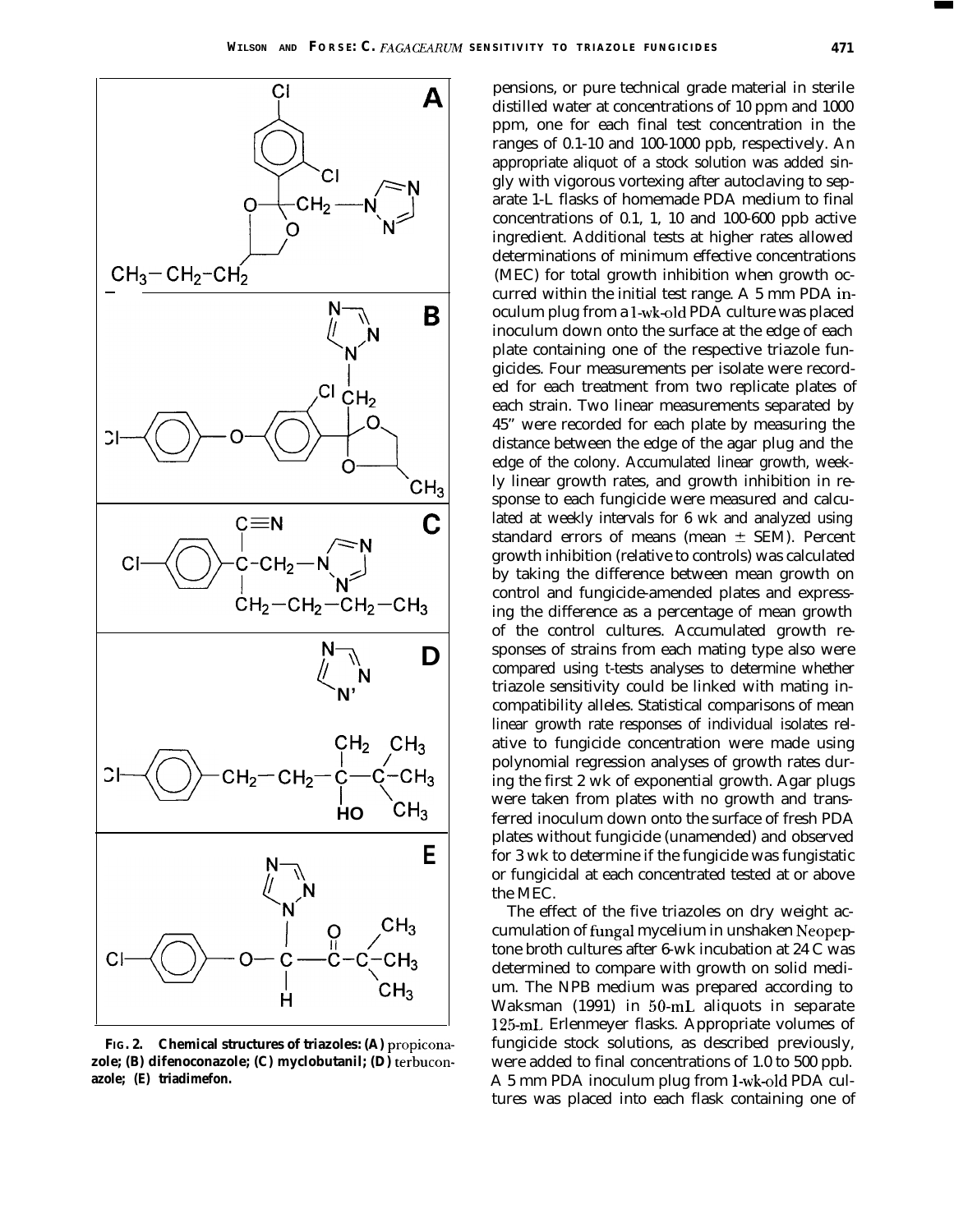|                                       |        |        |                                  |                                |               | Accumulated mean linear growth (mm) <sup>a</sup> |                |                |                |
|---------------------------------------|--------|--------|----------------------------------|--------------------------------|---------------|--------------------------------------------------|----------------|----------------|----------------|
|                                       |        |        |                                  |                                |               | Fungicide concentration (ppb)                    |                |                |                |
| Fungicide                             | 0.1    |        | 10                               | 100                            | 200           | 300                                              | 400            | 500            | 600            |
| Propiconazole                         | M      | М      | $25.6 \pm 2.2$                   | $0.1 \pm 0.1$                  |               |                                                  |                |                |                |
| <b>Difenoconazole</b><br>Myclobutanil | М<br>M | M<br>M | $29.0 \pm 1.7$<br>$47.9 \pm 3.6$ | $7.5 \pm 1.0$<br>$0.2 \pm 0.1$ | $3.8 \pm 0.7$ | $2.8 \pm 0.5$                                    | $2.8 \pm 0.5$  | $1.5 \pm 0.3$  | $1.9 \pm 0.3$  |
| Terbuconazole                         | M      | М      | $68.3 \pm 2.4$                   | 6.5 $\pm$ 1.8                  | $0.2 \pm 0.1$ |                                                  |                |                |                |
| <b>Triadimefon</b>                    | М      | М      | M                                | M                              | М             | 63.2 $\pm$ 3.9                                   | $60.2 \pm 4.8$ | 44.5 $\pm$ 3.5 | $44.5 \pm 3.0$ |

**TABLE III. Effects of triazole fungicides on in vitro accumulated linear growth of C.** *fugucearum*

**\*Accumulated linear growth (x -C SEM) of ten isolates (four replicate measurements per isolate) at 24 C after 6wk incubation on homemade PDA amended with the respective fungicide to the indicated concentrations (ppb). M = growth**  ${\bf e}x{\bf c}$ eeded the edge of the plate  $({\bf 90}$  mm) and was not measured. Dash  $(-)$  indicates no growth.

the **respective triazole fungicides.** One flask was prepared for each of the ten isolates (serving as replications) per fungicide concentration. The flasks were incubated without shaking because previous tests indicated that there was no significant difference in accumulated growth between shaken and unshaken NPB cultures. After the cultures had incubated for 6 wk, the mycelial growth was filtered onto a preweighed 5.5 cm No. 1 Whatman filter paper and dried in an oven at 100 C overnight. Dry weight measurements were determined to 0.1 mg for each treatment and statistically compared using standard errors of means.

## RESULTS

*Triazole effects on accumulated* growth.-The sensitivity of the Texas strains of C. *fagacearum* to five triazoles was compared based on mean accumulated linear growth responses during prolonged exposure over a 6-wk period on PDA. None of the triazoles had measurable affects on accumulated linear growth at concentrations of 0.1 ppb and 1.0 ppb after 6-wk incubation (TABLE III). Growth responses to the fungicides were compared with growth on control plates (lacking fungicides) only during the first 3 wk of incubation since the growth of controls exceeded the edge of the plate within 3 wk after plating. All of the five triazoles tested, with the exception of triadimefon, significantly reduced accumulated growth in the lo-100 ppb range. Little or no accumulated growth occurred in response to propiconazole, myclobutanil, and terbuconazole at 200 ppb. Very low amounts of growth accrued in the presence of difenoconazole at concentrations of 200 ppb up to 1100 ppb. Triadimefon began to appreciably reduce accumulated growth at concentrations >400 ppb, but substantial

mean linear growth accumulation (22.7 mm) was measured at 1100 ppb after 6 wk.

A comparison of accumulated growth responses among the ten isolates during 6-wk exposure to the triazoles at a single concentration of 10 ppb indicated considerable variability in sensitivity of individual strains to the fungicides (TABLE IV). For example, isolate no. 8 (strain SHL-TX-24) exhibited the highest sensitivity to the fungicides with no growth at all on PDA amended with propiconazole and myclobutanil, and had a slower growth response to four of the five triazoles than the other isolates. Isolate no. 2 (strain SHL-TX-10) also displayed higher than average sensitivity to the triazoles. Isolates no. 4 and 9 (strains SHL-TX-15 and 25) exhibited intermediate sensitivity to the triazoles, while isolates no. 3 and 5 (strains SHL-TX-13 and 17) showed some tolerance to the triazoles at 10 ppb with lower than average sensitivity relative to the other isolates. None of the isolates were appreciably affected by triadimefon at 10 ppb, including isolate no. 8. T-test analyses for each fungicide, comparing the sensitivity of strains with different mating types (see TARLE I), indicated no significant difference in the sensitivity of strains of one mating type over the other for any of the five triazoles at the concentrations tested ( $P > 0.37$ ).

The triazoles had similar effects on accumulated growth of C. *fagacearum* isolates in NPB culture, although the isolates generally exhibited greater sensitivity to the triazoles in liquid culture as evident by the lower MECs required for total growth inhibition (TABLE **V) .** Propiconazole totally inhibited growth and dry weight accumulation after 6-wk incubation at 10 ppb in liquid culture, and only slight accumulated growth was measured at 10 ppb and 100 ppb concentrations for difenoconazole. Difenoconazole slowed growth accumulation more effectively at 10

I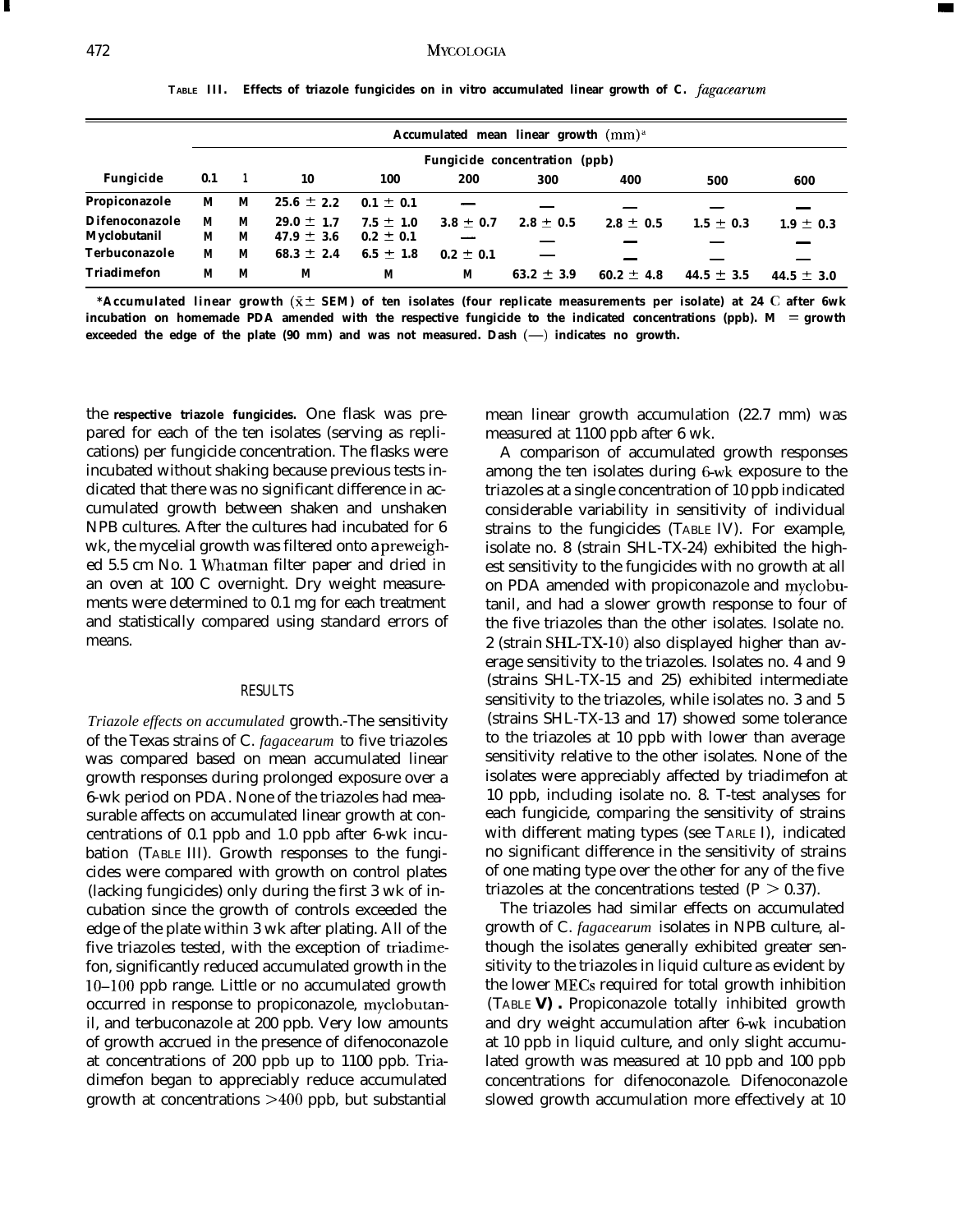$\overline{5}$ 

growth exceeded the edge of the plate (90 mm) and was not measured.

 $\mathbf{1}$ 

the respective fungicide to a concentration of 10 ppb. M

|                       |                |                |                |                |                | <b>Isolate</b> |                |                           |                |                |
|-----------------------|----------------|----------------|----------------|----------------|----------------|----------------|----------------|---------------------------|----------------|----------------|
| Fungicideb            |                |                | ß              | 4              | ١C,            |                | r              |                           |                |                |
| ropiconazole          | $33.0 \pm 0.7$ | $12.5 \pm 1.4$ | $42.0 \pm 6.7$ | $21.0 \pm 2.7$ | $37.5 \pm 0.5$ | $35.8 \pm 3.9$ | $33.3 \pm 2.5$ | ミ                         | $21.5 = 2.2$   | $25.0 \pm 3.3$ |
| <b>hitenoconazole</b> | $38.8 \pm 1.9$ | $20.8 \pm 1.4$ | $44.0 = 7.5$   | $16.5 \pm 1.9$ | $39.8 \pm 2.3$ | $25.3 \pm 2.1$ | $30.5 \pm 0.5$ | $16.8 \pm 0.9$            | $31.8 \pm 1.3$ | $26.3 \pm 1.4$ |
| <b>Ayclobutanil</b>   | $50.5 \pm 6.2$ | $30.5 \pm 3.5$ | $60.3 \pm 1.0$ | $50.0 \pm 9.7$ | $53.3 \pm 2.0$ | $51.0 \pm 3.0$ | $74.0 \pm 1.5$ | $\mathbf{e}^{\mathbf{e}}$ | $33.5 \pm 0.5$ | $59.8 \pm 4.3$ |
| Terbuconazole         |                | $58.8 \pm 2.5$ |                | $74.8 \pm 1.9$ | $76.0 \pm 0.4$ | $75.8 \pm 0.8$ | $75.0 \pm 1.1$ | $48.3 \pm 7.8$            | $71.5 \pm 1.5$ | Σ              |
| Triadimefon           |                |                | Σ              | ⋝              |                |                | Σ              |                           |                | ⊠              |

TABLE IV. Effects of triazole fungicides on in vitro accumulated linear growth of individual isolates of C. fagacearum

 $\begin{array}{c} \hline \end{array}$ 

 $\mathbf{I}$ 

ppb than myclobutanil or terbuconazole, but a higher MEC was required to totally inhibit growth with difenoconazole than with the other two triazoles. Triadimefon did not prevent growth accumulation up to 500 ppb, although dry weight accumulation at 500 ppb was less than half of the amount measured for control cultures.

*Growth inhibition.-The* effects of each fungicide on growth at concentrations of 0.1-600 ppb after 2-wk incubation at 24 C on PDA were expressed in terms of percent growth inhibition relative to controls to further evaluate the minimum effective concentrations required for total growth inhibition. Propiconazole and myclobutanil totally stopped growth of all isolates at 100 ppb (TABLE VI). Similarly, difenoconazole and terbuconazole inhibited growth in the 100-200 ppb range, but there was more variability of sensitivity among individual isolates as indicated by a range of MECs for these triazoles. The MEC of triadimefon required for total inhibition of growth of the isolates was >600 ppb. Subsequent measurements indicated that the MEC for triadimefon was actually  $>$ 1100 ppb, at least five to ten times higher than the MECs of the other triazoles tested.

*Triazole effects on growth* rates.-The effects of each triazole on mean weekly growth rates were determined during 6-wk incubation at 24 C on PDA to assess the variability of growth response to exposure over time. Control colonies expanded linearly at rates of 25-37 mm/wk and typically grew to the edge of the plate within 3 wk after plating (TABLE VII). All of the triazoles increased the duration of the lag phase of growth as fungicide concentration increased. This proportional increase in the length of the lag phase with increasing fungicide concentration resulted in an increase in the time required to reach the maximum exponential growth rate as fungicide concentration increased. For example, the maximum exponential growth rates achieved at fungicide concentrations up to 1 ppb for all of the triazoles occurred at 2 wk after plating. The maximum exponential growth rates attained when exposed to each fungicide at concentrations of 10 ppb and 100 ppb, with the exception of triadimefon, occurred at 4-6 wk after incubation. For triadimefon, maximum exponential growth of the isolates occurred at 2 wk after plating when exposed at the 10 ppb and 100 ppb concentrations, and at six wk after plating when exposed at the 1000 ppb concentration.

Cumulative mean weekly growth rates, averaged over the 6-wk incubation period, decreased proportionally with increasing concentration of each fungicide. Propiconazole and myclobutanil caused similar patterns of reductions in weekly growth rates as con-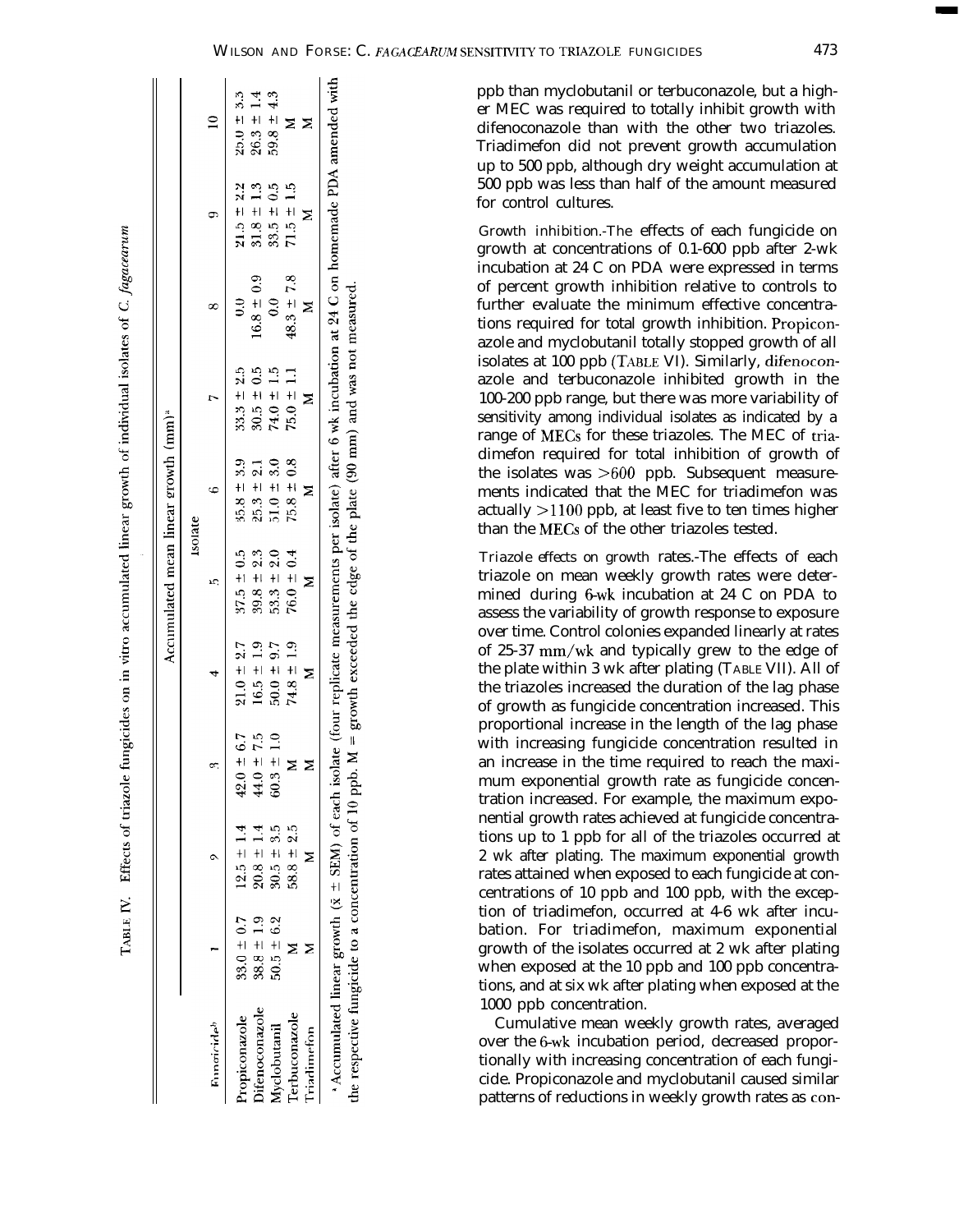|  | TABLE V. Effects of triazole fungicides on in vitro accumulated dry weight of C. <i>fagacearum</i> in neopeptone broth culture |
|--|--------------------------------------------------------------------------------------------------------------------------------|
|  |                                                                                                                                |

|                                             |                |                               |                |                                                                            | Dry weight accumulation $(mg)^a$ |     |                |                |            |
|---------------------------------------------|----------------|-------------------------------|----------------|----------------------------------------------------------------------------|----------------------------------|-----|----------------|----------------|------------|
|                                             |                |                               |                |                                                                            | Fungicide concentration (ppb)    |     |                |                |            |
|                                             |                |                               |                |                                                                            |                                  |     |                |                | <b>MEC</b> |
| Fungicide                                   | Control        |                               | 10             | 100                                                                        | 200                              | 300 | 400            | 500            | (ppb)      |
| Propiconazole 52.3 $\pm$ 1.2 58.4 $\pm$ 2.6 |                |                               |                |                                                                            |                                  |     |                |                | 10         |
| Difenocona-                                 |                |                               |                |                                                                            |                                  |     |                |                |            |
| zole                                        |                | 67.1 $\pm$ 1.5 34.4 $\pm$ 8.4 | $1.3 \pm 0.3$  | $0.7 \pm 0.2$                                                              |                                  |     |                |                | 100-200    |
| Myclobutanil                                |                | $44.8 \pm 3.8$ $49.1 \pm 5.2$ | $16.8 \pm 7.1$ |                                                                            |                                  |     |                |                | 100        |
| Terbuconazole                               | 64.1 $\pm$ 1.2 | $56.9 \pm 3.4$                | $10.2 \pm 5.5$ |                                                                            |                                  |     |                |                | 100        |
| Triadimefon                                 | $48.4 + 2.8$   |                               |                | $46.8 \pm 2.5$ $45.7 \pm 2.1$ $33.2 \pm 3.8$ $32.6 \pm 3.2$ $24.4 \pm 4.0$ |                                  |     | $18.3 \pm 3.1$ | $19.8 \pm 4.5$ | >500       |

<sup>a</sup> Dry weight accumulation ( $\bar{x}$  ± SEM) of ten isolates after 6 wk of growth at 24 C in 50 mL of unshaken Neopeptone broth (NPB) amended with the respective fungicide to the indicated concentrations. Dash (-) indicates no growth.

centration increased up to 100 ppb. Very low growth rates were achieved by the sixth week of incubation in the presence of these two triazoles at the 100 ppb concentration. Similarly, difenoconazole and terbuconazole caused a comparable pattern in growth rate reductions vs. concentration, although the decrease in growth rates occurred at a less accelerated rate with increasing concentrations up to 100 ppb when compared with propiconazole and myclobutanil. The effects of triadimefon on linear growth rates were relatively consistent and invariable up to 100 ppb. A tenfold higher concentration (1000 ppb) was required to have a comparable effect on growth rates with triadimefon than with the other triazoles at 100 ppb. All of the Texas strains of C. *fagacearum* had much higher tolerance and less sensitivity to this triazole.

The growth responses of the Texas strains to each triazole were further compared by polynomial regression analyses to establish best-fit equations to describe growth rates as a function of concentration for each fungicide during the first 2 wk of linear growth on PDA at 24 C. The resulting growth response curves constructed by plotting linear growth rate vs. fungicide concentration demonstrated significant differences in the rates of decline in growth rates with increasing concentrations of the five triazoles (FIG. 3). The polynomial regression equations that best predicted growth rates of the Texas strains when exposed to the range of fungicide concentrations tested here are presented in TABLE VIII. Growth rate responses to tested concentrations of propiconazole and difenoconazole were best described with third order (cubic) regression equations. Second order (quadratic) regression equations provided the best fit of the data for growth rate responses to concentrations of myclobutanil and terbuconazole. The growth rate responses to concentrations of triadimefon were

relatively linear and best described with a first-order regression equation. Pair-wise comparisons of the negative slopes of regression curves for each fungicide indicated that all of the slopes of the regression curves for the five triazoles were significantly different from each other ( $P < 0.01$ ). The order of magnitude by which the rates of decline in growth rates occurred in response to increasing concentrations of the fungicides were as follows (from highest to lowest) : difenoconazole, propiconazole, myclobutanil, terbuconazole, and triadimefon. However, all of the triazoles except triadimefon either totally stopped growth or reduced growth rates to very low levels at 100 ppb.

The results of transfers of agar plugs from plates with no growth, in cases where the triazole concentrations were at or above the MEC, provided evidence that the fungistatic vs. fungicidal effects of the triazoles were dependent on fungicide concentration and individual responses of each strain. The triazoles were invariably fungistatic at the lower concentrations at or immediately above the MEC as indicated by resumed growth on unamended, fungicide-free PDA. However, the fungicidal effect appeared to increase or at least sufficiently impair anabolic processes to prevent growth as concentration increased above the MEC. Again, there was considerable variability in the effects of fungicide exposure at concentrations above the MEC on growth of individual isolates after transfer to unamended PDA. In general, propiconazole, myclobutanil, and terbuconazole were apparently fungicidal at the higher concentrations (400-600 ppb) tested based on no growth for 3 wk after transfer, although difenoconazole continued to have only fungistatic carryover effects on growth after agar plugs were transferred from these higher concentrations. No results were available for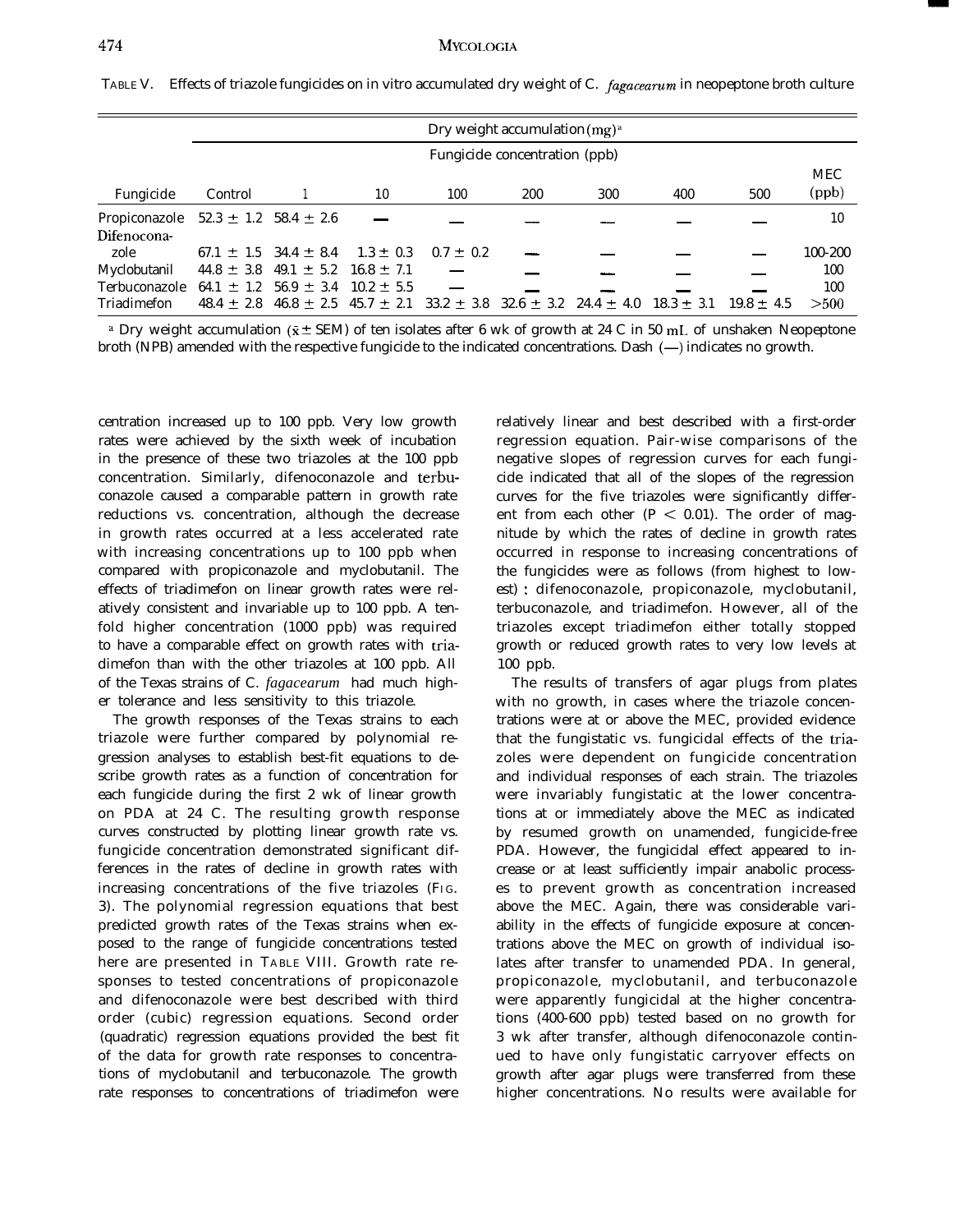|                     |                  |                                                                                                                                                                           |                |                | Fungicide concentration (ppb)                                             |                   |                 |               |                |                         |
|---------------------|------------------|---------------------------------------------------------------------------------------------------------------------------------------------------------------------------|----------------|----------------|---------------------------------------------------------------------------|-------------------|-----------------|---------------|----------------|-------------------------|
| Fungicide           |                  |                                                                                                                                                                           |                | $\frac{8}{10}$ | 200                                                                       | $\frac{300}{500}$ | $\frac{400}{5}$ | $\frac{8}{2}$ | 600            | MEC (ppb)               |
| opiconazole         | $15.8 \pm 1.4$   | $43.0 \pm 1.4$                                                                                                                                                            | $93.6 \pm 0.8$ |                |                                                                           |                   |                 |               |                | $10 - 100$ <sup>b</sup> |
| tenoconazole        | $12.5 \pm 0.9$   | $47.3 \pm 1.0$                                                                                                                                                            | $90.3 \pm 0.9$ | $99.4 \pm 0.4$ |                                                                           | I                 |                 |               |                | $100 - 200$             |
| <b>Iyclobutanil</b> | $13.0 \pm 1.4$   | $24.2 \pm 1.1$                                                                                                                                                            | $79.6 \pm 2.5$ |                | I                                                                         | I                 |                 |               |                | $\frac{8}{1}$           |
| erbuconazole        | $3.8 \pm 0.6$    | $30.9 \pm 1.5$                                                                                                                                                            | $67.2 \pm 1.8$ | $98.8 \pm 0.4$ |                                                                           |                   |                 |               |                | $100 - 200$             |
| riadimeton          | $\hat{\epsilon}$ | $\hat{\epsilon}$                                                                                                                                                          |                |                | $6.0 \pm 1.2$ $28.4 \pm 2.4$ $48.7 \pm 2.9$ $61.1 \pm 3.0$ $71.0 \pm 3.0$ |                   |                 |               | $80.0 \pm 1.6$ | >600                    |
|                     |                  | *Percent growth inhibition ( $\bar{x} \pm$ SEM) of ten isolates (relative to controls) after 2 wk growth at 24 C on homemade PDA amended with the respective fungicide to |                |                |                                                                           |                   |                 |               |                |                         |

the indicated concentrations (ppb). Dash (--) indicates no growth.

Ranges are provided when the MEC for individual strains varied significantly.

triadimefon since growth occurred at all concentrations up to 1100 ppb and the **MEC** was not determined for this fungicide.

#### **DISCUSSION**

Fungicide sensitivity tests with ten geographically diverse strains of C. *fugucearum* from locations throughout Texas confirmed preliminary results (Wilson, 1994) indicating that the triazole class of fungicides is extremely effective in inhibiting vegetative growth of the fungus in vitro at very low concentrations. The very high sensitivity of Texas strains to four of the five triazoles tested demonstrated that these fungicides should be very effective in preventing growth of the oak wilt fungus in vivo if an adequate prophylactic treatment is applied to assure that sufficient systemic distribution to all susceptible tissues, especially the root system, is achieved prior to infection. These results indicate that difenoconazole, myclobutanil, and terbuconazole are additional triazoles besides propiconazole that are potentially useful for oak wilt control. All of the triazoles except triadimefon significantly reduced accumulated growth after 6 wk incubation when exposed to concentrations of  $\leq$ 200 ppb active ingredient. The range of triazole concentrations (lo-200 ppb) required for total growth inhibition of the Texas strains was considerably lower than the concentrations required to effectively stop growth of many other pathogenic fungi with the same or similar triazoles (Kuck and Scheinpflug, 1986; Whitson and Hine, 1986), although similar sensitivities have been reported for certain other plant pathogens (Comstock et al., 1984).

A major objective of this study was to determine the MECs of alternative triazoles required for total growth inhibition of C. *fagacearum.* Determinations of MECs for each fungicide screened are necessary for a highly virulent necrotrophic pathogen such as the oak wilt fungus because of its capability of causing rapid death of its hosts within a few months after infection. Since much less inoculum potential is needed to initiate infections with exceptionally virulent pathogens, a reduction in the growth of the fungus by 50%, the median effective concentration (EC,,,), is not sufficient to achieve effective control in field situations. Appel and Kurdyla (1992) reported that the EC,,, of propiconazole required for four Texas isolates of the fungus ranged from 2 ppb to 15.7 ppb. This is useful information, but not very practical in terms of providing the information needed for effective control. A determination of an application rate that kills 50% of the inoculum  $(LD_{50})$ , although more difficult to measure, would be more useful, yet this application rate still may not prevent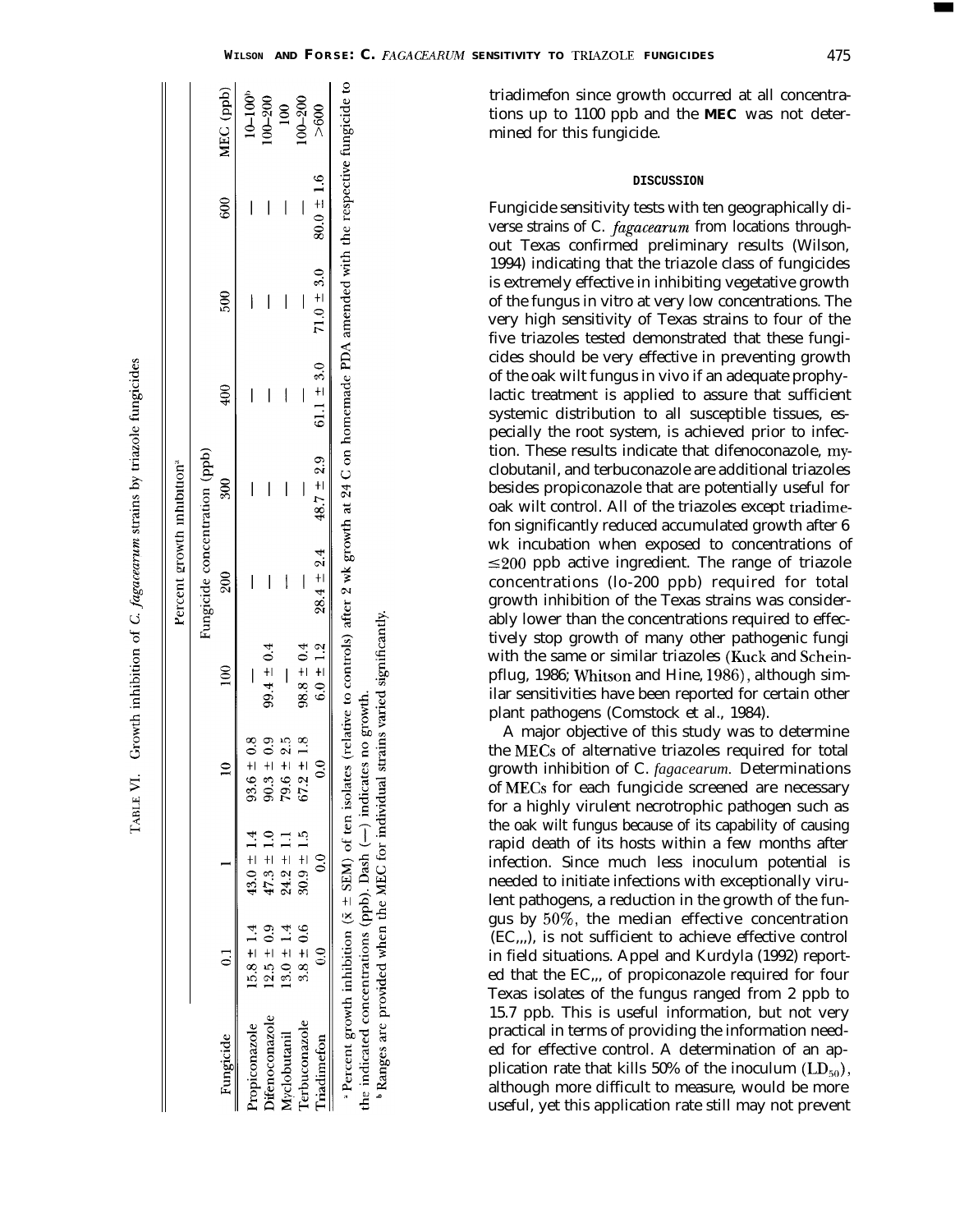|                |                   |                |                  |                | Mean weekly growth rates (mm/wk) <sup>a</sup> |                |                |                |
|----------------|-------------------|----------------|------------------|----------------|-----------------------------------------------|----------------|----------------|----------------|
|                | Conc <sup>b</sup> |                |                  | Weeks          |                                               |                |                | Cumul.         |
| Fungicide      | (ppb)             | $\mathbf{1}$   | $\boldsymbol{2}$ | 3              | 4                                             | 5              | 6              | Mean           |
| Propiconazole  | Control           | $28.9 \pm 0.9$ | $35.1 \pm 0.9$   | M              | M                                             | M              | M              | $31.8 \pm 0.7$ |
|                | 0.1               | $24.4 \pm 0.5$ | $30.3 \pm 0.6$   | M              | M                                             | M              | M              | $27.4 \pm 0.5$ |
|                |                   | $15.8 \pm 0.6$ | $21.3 \pm 1.0$   | $18.5 \pm 1.1$ | $\mathbf M$                                   | M              | $\mathbf M$    | $18.5 \pm 0.6$ |
|                | 10                | $0.8 \pm 0.2$  | $3.5 \pm 0.5$    | $4.2 \pm 0.5$  | $5.9 \pm 0.7$                                 | $6.0 \pm 0.7$  | $6.1 \pm 0.6$  | $4.4 \pm 0.3$  |
|                | 100               | 0.0            | 0.0              | 0.0            | 0.0                                           | 0.0            | $0.4 \pm 0.2$  | $0.1 \pm 0.0$  |
| Difenoconazole | Control           | $28.7 \pm 0.8$ | $33.6 \pm 0.8$   | M              | M                                             | M              | M              | $31.2 \pm 0.6$ |
|                | 0.1               | $25.4 \pm 0.6$ | $29.6 \pm 0.7$   | M              | M                                             | M              | M              | $27.5 \pm 0.5$ |
|                |                   | $13.9 \pm 0.4$ | $18.8 \pm 0.4$   | $15.9 \pm 0.6$ | $15.1 \pm 0.4$                                | M              | M              | $15.9 \pm 0.3$ |
|                | 10                | $2.0 \pm 0.3$  | $4.1 \pm 0.4$    | $4.2 \pm 0.4$  | $5.3 \pm 0.4$                                 | $6.7 \pm 0.5$  | $7.0 \pm 0.6$  | $4.9 \pm 0.2$  |
|                | 100               | 0.0            | $0.3 \pm 0.2$    | $3.0 \pm 0.6$  | $1.0 \pm 0.2$                                 | $1.3 \pm 0.2$  | $2.0 \pm 0.4$  | $1.3 \pm 0.1$  |
| Myclobutanil   | Control           | $25.4 \pm 0.6$ | $31.9 \pm 0.8$   | M              | M                                             | M              | M              | $28.7 \pm 0.6$ |
|                | 0.1               | $23.0 \pm 0.5$ | $26.9 \pm 0.7$   | M              | M                                             | M              | M              | $24.9 \pm 0.5$ |
|                |                   | $20.4 \pm 0.5$ | $23.3 \pm 0.9$   | $20.0 \pm 0.7$ | M                                             | M              | M              | $21.2 \pm 0.4$ |
|                | 10                | $4.1 \pm 0.4$  | $6.2 \pm 0.5$    | $9.4 \pm 0.9$  | $9.9 \pm 1.1$                                 | $8.3 \pm 0.8$  | $9.1 \pm 0.9$  | $7.8 \pm 0.3$  |
|                | 100               | 0.0            | 0.0              | 0.0            | 0.0                                           | $0.1 \pm 0.1$  | $0.1 \pm 0.1$  | $0.0 \pm 0.2$  |
| Terbuconazole  | Control           | $25.2 \pm 0.6$ | $32.2 \pm 0.8$   | M              | M                                             | M              | M              | $28.7 \pm 0.6$ |
|                | 0.1               | $24.6 \pm 0.6$ | $32.1 \pm 0.6$   | M              | M                                             | M              | M              | $28.4 \pm 0.6$ |
|                |                   | $16.5 \pm 0.5$ | $22.7 \pm 0.4$   | $23.0 \pm 0.4$ | M                                             | $\mathbf M$    | M              | $20.8 \pm 0.4$ |
|                | 10                | $6.9 \pm 0.5$  | $11.8 \pm 0.6$   | $15.6 \pm 0.7$ | $15.8 \pm 0.8$                                | $13.9 \pm 1.2$ | $10.1 \pm 1.8$ | $12.4 \pm 0.4$ |
|                | 100               | $0.3 \pm 0.1$  | $0.4 \pm 0.1$    | $1.0 \pm 0.4$  | $1.4 \pm 0.4$                                 | $1.3 \pm 0.4$  | $2.2 \pm 0.6$  | $1.1 \pm 0.2$  |
| Triadimefon    | Control           | $20.7 \pm 0.4$ | $24.7 \pm 0.5$   | $25.5 \pm 0.5$ | M                                             | M              | M              | $23.6 \pm 0.3$ |
|                | 0.1               | $21.5 \pm 0.5$ | $25.6 \pm 0.8$   | $24.8 \pm 0.9$ | M                                             | M              | M              | $24.0 \pm 0.5$ |
|                |                   | $25.8 \pm 0.5$ | $30.7 \pm 0.7$   | $20.8 \pm 0.8$ | M                                             | M              | M              | $25.8 \pm 0.5$ |
|                | 10                | $25.2 \pm 0.6$ | $29.6 \pm 0.7$   | $21.2 \pm 0.9$ | $\mathbf M$                                   | M              | M              | $25.3 \pm 0.5$ |
|                | 100               | $19.1 \pm 0.8$ | $25.3 \pm 0.8$   | $24.7 \pm 0.6$ | M                                             | M              | M              | $23.0 \pm 0.5$ |
|                | 1000              | $1.3 \pm 0.2$  | $2.5 \pm 0.3$    | $3.7 \pm 0.5$  | $4.7 \pm 0.8$                                 | $6.4 \pm 0.9$  | $4.6 \pm 0.8$  | $3.8 \pm 0.3$  |

TABLE VII. Effects of triazole fungicides on in vitro weekly growth rates of C. fagacearum strains

\*Mean linear growth ( $\bar{x}$  ± SEM) of ten isolates during 6-wk incubation at 24 C on homemade PDA amended with the respective fungicide to the indicated concentrations. M = growth exceeded edge of plate (90 mm) and a value could not be calculated.

h Separate control plates were used for each batch of agar medium prepared for each fungicide treatment.

infection. Consequently, MEC determinations are essential for identifying the minimum target concentrations required in vivo for complete chemical protection. Knowing the MEC target for each fungicide is useful in efficacy testing for comparisons against actual concentrations measured in plant tissues via residue analyses following specific fungicide application methods. The MECs of the five triazoles tested here ranged from  $10-100$  ppb for total growth inhibition with propiconazole to  $>1100$  ppb with triadimefon, considerably higher concentrations than those needed for 50% growth inhibition of C. *fagacearum* with each respective fungicide. Measures of growth rates of each strain as a function of fungicide concentration along with MEC data provided a much more complete indication of fungicide sensitivity. The regression equations (TABLE VIII) allow accurate predictions of expected growth rates of C. *fagacear-*  $um$  strains for each fungicide concentration. This information is useful for predicting disease progress in individual trees and developing fungicide dosage-response models from residue data following fungicide applications with different injection methods.

The notable variability in sensitivity of individual strains to the triazoles was indicated by MEC ranges for propiconazole, difenoconazole, and terbuconazole, and differences in accumulated linear growth, linear growth rates, and growth inhibition in response to each fungicide. The sensitivity and growth response of any one strain relative to the other strains were consistent for all five triazoles tested, indicating reciprocal cross-susceptibility to compounds having very similar if not identical modes of action. Certain strains, notably SHL-TX-10 and 24, exhibited higher than average sensitivity to the triazoles, while other strains (SHL-TX-13 and 1'7) were relatively tolerant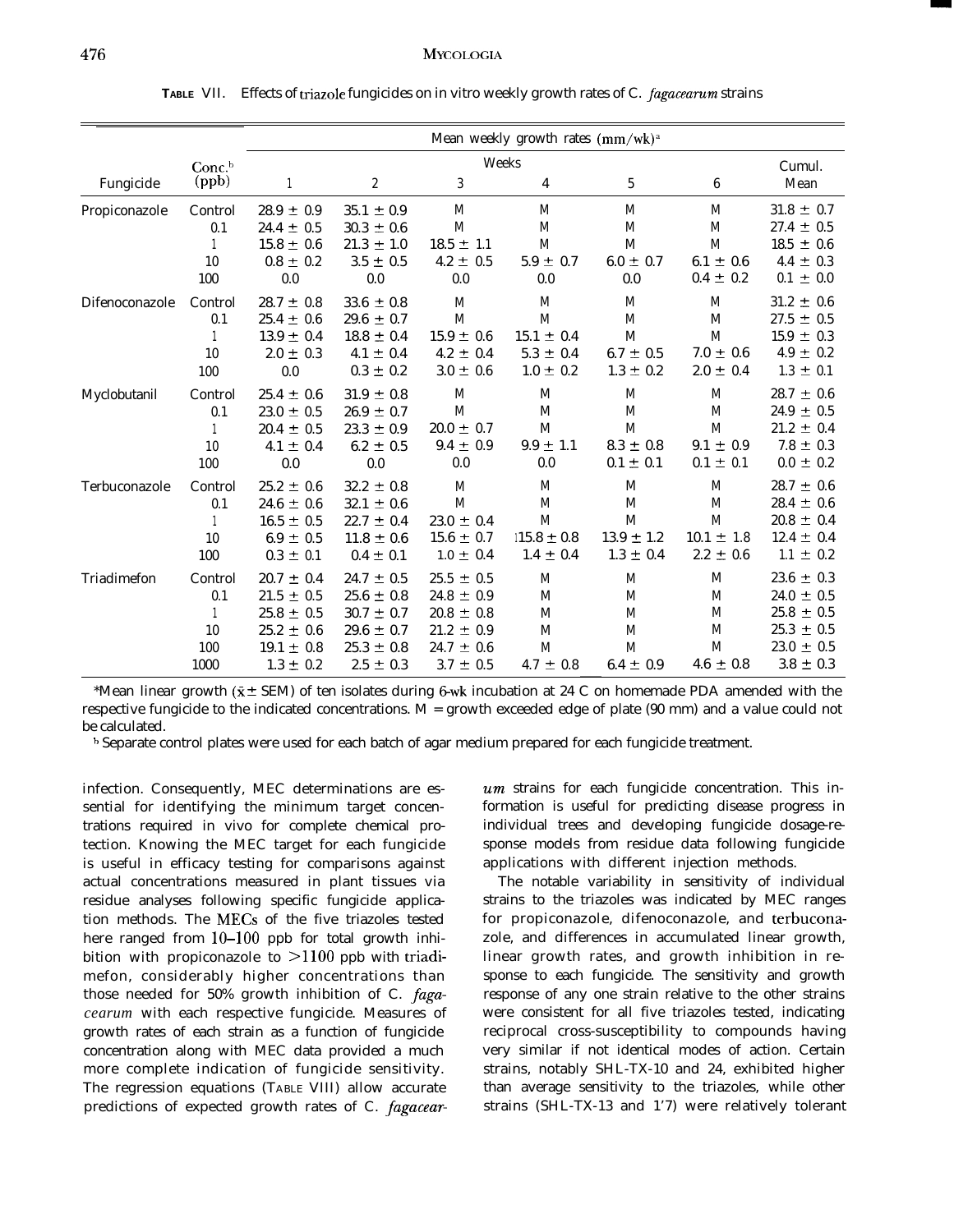

**FIG.** 3. Effects of triazole fungicides at concentrations of O-100 ppb in homemade PDA on linear growth rate of C. fagacearum at 24 C during the first 2 wk of exponential growth. Growth rate (mm/week) in response to propiconazole  $(\nabla)$ , difenoconazole  $(\Box)$ , myclobutanil (0), terbuconazole  $(0)$ , and triadimefon  $(A)$ . Error bars indicate standard deviation (95% confidence interval).

to four of the triazoles at 10 ppb. The relative tolerance of certain strains does not imply that they have resistance to these triazoles because of the very low concentrations involved. It is inappropriate to use the term "fungicide resistance" to describe strains that are sensitive to these materials in the parts per billion range. All of the isolates showed greater sensitivity in liquid culture than on solid culture medium, probably due to higher rates of fungicide diffusion under aqueous conditions. Fungicide sensitivities in liquid culture are probably more representative of sensitivities expected *in uiuo* because triazoles are mostly translocated in the aqueous environment of the transpiration stream within the xylem. As a vascular wilt pathogen, the oak wilt fungus also predominantly resides in the apoplast of the outer sapwood. This offers promising protection of plant tissues located upward from the injection point, but provides little protection of root tissues since very limited symplastic movement of triazoles have been observed (Kuck and Scheinpflug, 1986).

Fungicide resistance to triazole fungicides does not yet appear to be a significant problem threatening oak wilt management in Texas. Despite observations of variable sensitivities and differential growth responses of individual strains to the triazoles tested, no shifts in propiconazole sensitivity have been reported in Texas since 1990 when this material was first used for oak wilt control. Furthermore, none of the Texas strains showed evidence of appreciable resistance to the triazoles. The majority of reported cases of triazole resistance since the early 1980's have occurred with powdery mildews on various crops receiving intensive spray treatments (Butters et al., 1984; Huggenberger et al., 1984; Schepers, 1985). Most other phytopathogenic fungi targeted by triazoles and other sterol Cl4 demethylation inhibitors (DMIs) have not shown decreased sensitivities to these materials with exposure over time (Staub, 1991). However, the detection of less sensitive strains

**TABLE VIII. Regression equations describing linear growth response of C.** *fagacearum* **strains to concentrations of triazole fungicides during the first 2 wk of growth on homemade PDA at 24 C**

| Fungicide             | Polynomial regression equation           |     | $R^{2b}$ | Fс    | SEE" |
|-----------------------|------------------------------------------|-----|----------|-------|------|
| Propiconazole         | $y = 30.5 - 13.3x + 1.15x^2 - 0.0102x$ " | 100 | 0.89     | 270.4 | 4.54 |
| <b>Difenoconazole</b> | $y = 30.3 - 14.8x + 1.33x^2 - 0.0119x''$ | 100 | 0.91     | 332.1 | 3.94 |
| Myclobutanil          | $y = 26.2 - 2.26x + 0.0200x^2$           | 100 | 0.87     | 332.3 | 4.35 |
| <b>Terbuconazole</b>  | $y = 26.6 - 1.88x + 0.0162x^2$           | 100 | 0.81     | 208.7 | 5.22 |
| Triadimefon           | $v = 25.4 - 0.0235x$                     | 120 | 0.78     | 419.7 | 4.60 |

**d Predicts linear growth rate (y) relative to fungicide concentration (x) in ppb. Probability values for all equations were (P < 0.0001).**

**h Coefficient of determination or square of the correlation coefficient.**

<sup>c</sup> **F statistic.**

**d Standard error of the estimate.**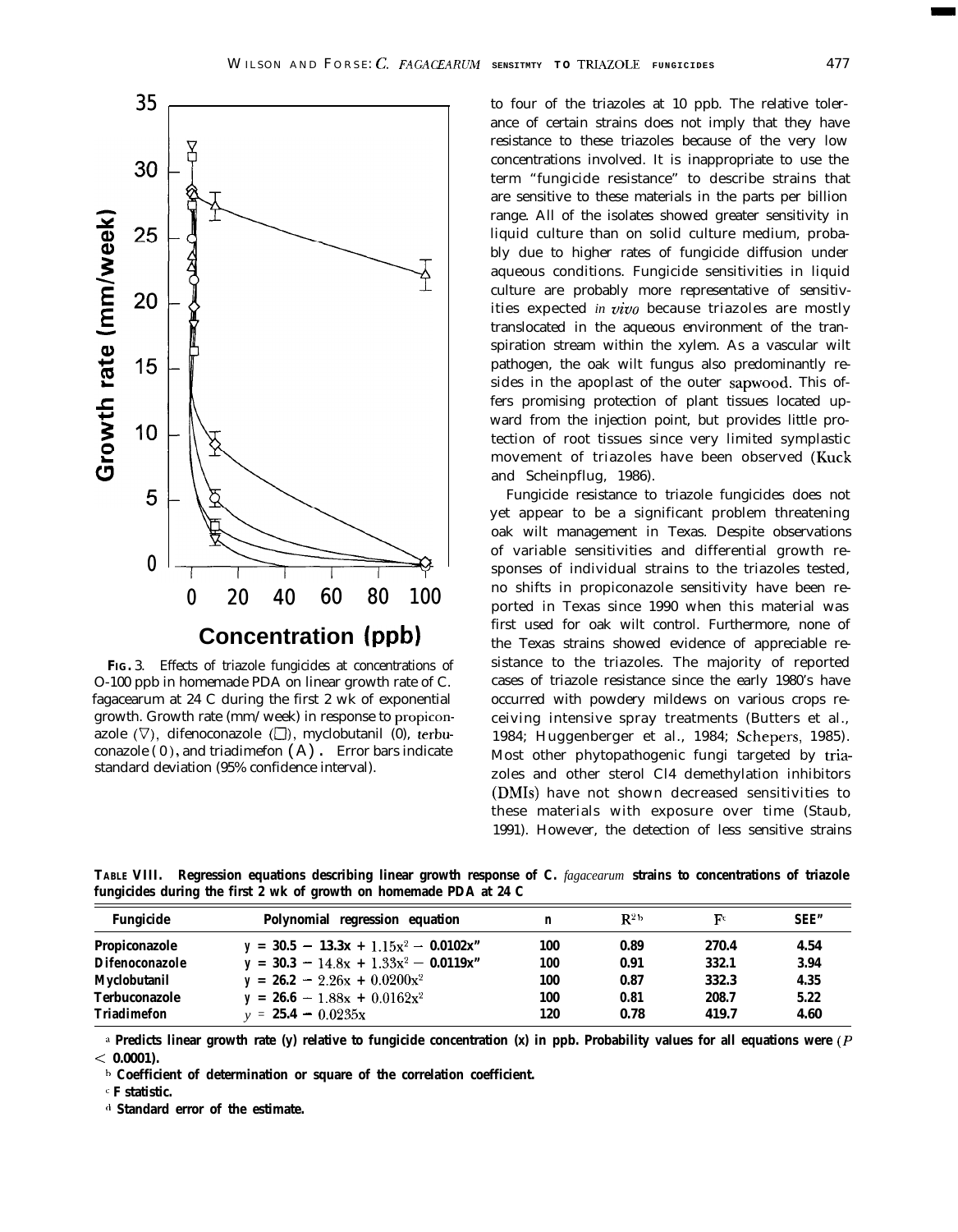of certain pathogens can occur without any clear effects on fungicide performance (Köller and Scheinpflug, 1987; Stanis and Jones, 1985). The current absence of propiconazole resistance in Texas strains of C. *fagacearum* might be explained by the low frequency of exposures, since most trees usually are injected only once, or by the low incidence of resistant strains in the population. Resistance to demethylation inhibitors of ergosterol biosynthesis is usually a polygenic trait acquired via small genetic steps (Schepers, 1985; van Tuyl, 1977). These genetic steps involve changes in genetic (fungicide-resistance) factors that have an additive effect as they accumulate over time in the population; significant resistance is observed when the frequencies of incidence of the most resistant strains in the population become high enough (Georgopoulos and Skylakakis, 1986; Leroux, 1991; Skylakakis and Hollomon, 1987). Doseresponse curves from field situations usually indicate a continuum of sensitivities to DMIs, reflecting the presence of many phenotypic levels of fungicide resistance (De Waard et al., 1993). The biochemical mechanisms of this polygenic resistance are not yet known (Skylakakis and Hollomon, 1987).

The levels of fungicide sensitivity, considered in terms of whether the resulting effects are fungistatic or fungicidal, also have important implications for control. If the fungicide is merely fungistatic, the fungus could recolonize the host once the fungicide has been metabolized, degraded, or diluted to ineffective concentrations by the transpiration stream. A reapplication of the fungicide would be required in this case. The transfer of agar plugs from fungicideamended plates with no growth to unamended plates mimicked this dilution effect in vitro in this study by allowing residual fungicide in the agar plugs to diffuse out into the larger volume of unamended agar medium, presumably permitting growth of inoculum remaining viable following fungicide exposure. The results tentatively suggest that the ultimate effect (fungistatic vs. fungicidal) is concentration-dependent since several triazoles appeared to become increasingly fungicidal as concentrations increased above the MEC. However, the results do not conclusively demonstrate fungicidal activity, but may only indicate fungistasis since the final fungicide concentrations that the inocula were exposed to after transfer and incubation were not known. Residual fungicide remaining in the agar plugs after transfer from media with high fungicide concentrations could have been sufficient to inhibit growth from the plugs. Difenoconazole remained fungistatic to most isolates at concentrations up to 600 ppb. Assuming adequate distribution, fungicidal dosages should kill all inoculum that the fungicide comes in contact with, requiring retreatment only if new infections occur. Unfortunately, no field data are available that indicate how long fungistatic vs. fungicidal dosages of triazoles provide protection against oak wilt infections in uninfected oaks that are challenged by the pathogen.

The variability in activity attributed to individual triazoles, indicated by differences in growth inhibition and accumulated dry weight, largely can be explained by structural differences between these compounds, particularly in substituent R-groups adjacent to chiral carbons. The triazoles, in general, are a group of relatively high molecular weight (see **TABLE** II), low volatility systemic fungicides, distinguished by the presence of the trinitrogen azole group, that are predominantly translocated acropetally in the apoplast. The principal mode of action of the triazole fungicides involves the inhibition of ergosterol biosynthesis essential for the physical stabilization of fungal cell wall structure (Berg, 1986). Ergosterol is the main sterol found in higher fungi (Kato, 1986) which explains the broad spectrum of activity against many phytopathogenic fungi. The triazole ring is the necessary component (toxophore) required for inhibition of ergosterol biosynthesis (Biichel, 1986). The R-groups attached to chiral carbons modify the activity of the molecule and impart characteristics through their influence on the solubility and mobility of the molecule, and the stereochemistry of the toxophore. The inhibitory effects of triazoles on several demethylation steps in the biosynthesis of sterols from squalene via the isoprenoid pathway are partially mediated by these substituent groups that affect stereospecific binding of triazoles to sterol demethylases and possibly sterol carrier proteins on the smooth portion of the endoplasmic reticulum (Ragsdale, 1977; Siegel, 1981; Biichel, 1986). The interaction is sufficiently specific that differences in activity have been found even between individual geometrical isomers (enantiomeric forms) of several triazoles. For example, a comparison of the fungicidal activities of the four stereoisomeric forms of triadimenol and bitertanol, both with two chiral carbons, indicated markedly higher growth-inhibitory activity with the  $(-)$  -1S,2R diastereomere than with the other three isomers of these triazoles (Biichel, 1986). In the current study, differences in growth inhibition observed in response to the five triazoles appeared to be related to the presence of specific R-groups attached to chiral carbons. The two ketal triazoles, propiconazole and difenoconazole with the dioxolane ring (see FIG. 2a, **b) ,** had the greatest fungicidal activity and largest effect on growth rates among the triazoles tested against the Texas strains. Myclobutanil with nitrilo and butyl R-groups and terbuconazole with dimethylethyl and hydroxyl R-groups had intermediate activ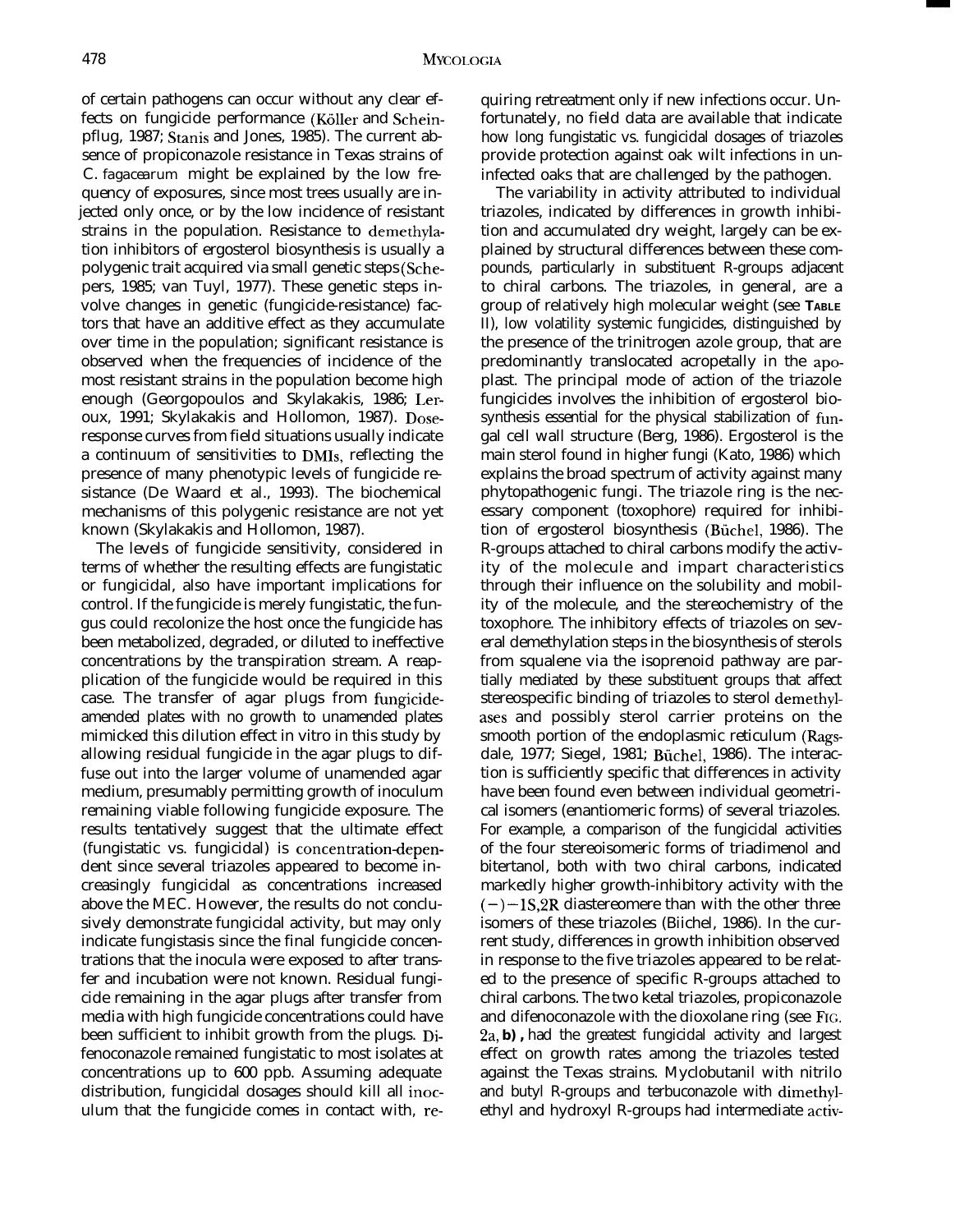ity, while triadimefon with a dimethyl butanone group had the lowest activity against the oak wilt fungus (see FIG.  $2c-e$ ). The similarities of the chlorophenyl groups on these materials suggested that these substituents did not contribute significantly to differences in fungicidal activity. The variability in fungicidal activity also could not be explained by differences in triazole formulation and solubility because all of the triazoles are soluble to concentrations much higher than the concentrations tested (see TA-BLE II).

The limited available knowledge of environmental factors affecting fungicide injections, the distribution and interactions of systemic fungicide materials with host transport and biochemical processes, and the effectiveness of different fungicide application methods suggest that further research is needed to improve on current chemical control methods to provide adequate treatment of the root system and to evaluate new fungicide application methods and materials for oak wilt control. This effort should include investigations of other classes of sterol-biosynthesis inhibiting fungicides that are effective DMIs such as the piperazines, pyridines, pyrimidines, imidazoles, and morpholines.

#### ACKNOWLEDGMENTS

The authors thank Dr. Frank M. Dugan and Donald G. Lester for reviewing the manuscript.

# LITERATURE CITED

- Appel, D. N., R. S. Cameron, A. D. Wilson, and J. D. Johnson. 1995. How to identify and manage oak wilt in Texas. USDA Forest Service, Southern Research Sta-<br>tion, New Orleans, Louisiana. How-To SR-1, 8 pp.<br>and T. Kurdyla. 1992. Intravascular injection with<br>pribniconazole in live oak for oak wilt control. Plant tion, New Orleans, Louisiana. How-To SR-1, 8 pp.
- prbpiconazole in live oak for oak wilt control. *Plant Dis. 76: 1120-1124.*
- Berg, D. 1986. Biochemical mode of action of fungicides. Pp. 25-51. In: *Fungicide chemistry, advances and practical applications.* Eds., M. B. Grey and D. S. Spilker. American Chemical Society Symposium Series 304. American Chemical Society, Washington, D.C.
- Büchel, K. H. 1986. The history of azole chemistry. Pp. 1-23. In: Fungicide chemistry, advances and practical ap*plications.* Eds., M. B. Grey and D. S. Spilker. American Chemical Society Symposium Series 304. American Chemical Society, Washington, D.C.
- Burdsall, H. H., Jr., and E. B. Dorworth. 1994. Preserving cultures of wood-decaying Basidiomycotina using sterile distilled water in cryovials. *Mycologia 86: 275-280.*
- Butters, J., J. Clark, and D. W. Holloman. 1984. Resistance to inhibitors of sterol biosynthesis in barley powdery mildew. *Meded. Fat. Landbouwwetensch. Rrjksuniv. 49: 143-151.*
- Comstock, J. C., S. A. Ferreira, S. A. Ching, and H. W. Hilton. 1984. Control of pineapple disease of sugarcane with propiconazole. *Plant* Dis. 68: 1072-1075.
- De Waard, M. A., S. G. Georgopoulos, D. W. Hollomon, H. Ishii, P. Leroux, N. N. Ragsdale, and F. J. Schwinn. 1993. Chemical control of plant diseases: problems and prospects. *Ann. Rev. Phytopathol. 31: 403-421.*
- Dewers, R. S. 1971. Shade tree evaluation. Texas Agric. Ext. Service. Fact Sheet L-958.
- Dhingra, 0. D., and J. B. Sinclair. 1985. Basic *plant pathology methods.* CRC Press, Inc. Boca Raton, Florida. 355 PP.
- Dooling, 0. J. 1961. Oak wilt identified in Texas. *Plant Dis. Rtpt. 45: 749.*
- Gehring, E. H. 1995. Evaluation of suppression project treatments. Pp. 147-154. In: *Oak wilt perspectives: The proceedings of the national oak wilt symposium.* June 22- 25, 1992. Austin, Texas. Eds., D. N. Appel and R. F. Billings. Information Development, Inc., Houston.
- Georgopoulos, S. G., and G. Skylakakis. 1986. Genetic variability in the fungi and the problem of fungicide resistance. Crop *Protect. 5: 299-305.*
- Gibbs, J. N., and D. W. French. 1980. The transmission of oak wilt. USDA For. Serv. Res. Pap. NC-185. 17 pp.
- Huggenberger, F., M. A. Collins, and G. Skylakakis. 1984. Decreased sensitivity of *Sphaerotheca fuliginea* to fenarimol and other ergosterol-biosynthesis inhibitors. Crop *Protect. 32:* 137-149.
- Kato, T. 1986. Sterol biosynthesis in fungi, a target for broad spectrum fungicides. Pp. l-24. In: *Chemistry of plant protection. Vol. 1. Sterol biosynthesis inhibitors and anti-feeding compounds.* Eds., G. Haug and H. Hoffmann. Springer-Verlag, Berlin.
- Köller, W., and H. Scheinpflug. 1987. Fungal resistance to sterol biosynthesis inhibitors: a new challenge. *Plant Dis. 71: 1066-1074.*
- Kuck, K H., and H. Scheinpflug. 1986. Biology of sterolbiosynthesis inhibiting fungicides. Pp. 65-96. In: *Chemistry of plant protection. Vol. 1. Sterol biosynthesis inhib itors and anti-feeding compounds.* Eds., G. Haug and H. Hoffmann. Springer-Verlag, Berlin.
- Leroux, P. 1991. Resistance des champignons phytopathogenes aux fongicides. *Phytoma Def Cult. 434: 20-26.*
- MacDonald, W. L. 1995. Oak wilt: An historical perspective. Pp. 7-14. In: *Oak wilt perspectives: The proceedings of the national oak wilt symposium.* June 22-25, 1992. Austin, Texas. Eds., D. N. Appel and R. F. Billings. Information Development, Inc., Houston.
- Martin, C. W. 1986. The value trees contribute to residential property in the Austin metropolitan area: A factor in assessing the impact of oak wilt. M.S. thesis. Department of Forestry, Texas A&M University, College Station. 64 pp.
- McKinney, C., and R. F. Billings. 1995. Economic analysis of oak wilt suppression in Texas. Pp. 155-160. In: *Oak wilt perspectives: The proceedings of the national oak wilt symposium.* June 22-25, 1992. Austin, Texas. Eds., D. N. Appel and R. F. Billings. Information Development, Inc., Houston.
- Ragsdale, N. N. 1977. Inhibitors of lipid synthesis. Pp. 333-